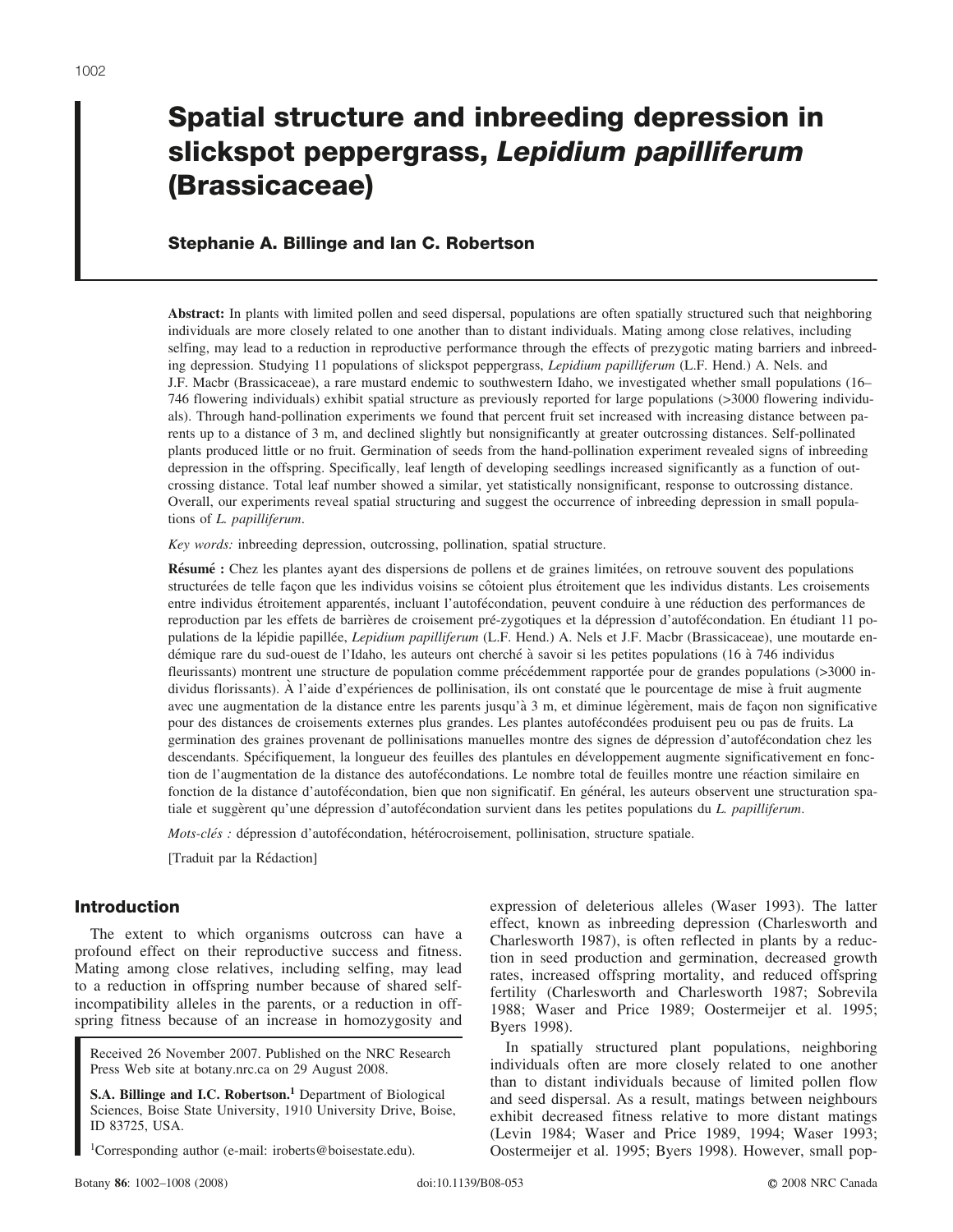|          |                   | Seed mass         |            | Percent germination |                   |
|----------|-------------------|-------------------|------------|---------------------|-------------------|
| Estimate | SЕ                | Estimate          | SЕ         | Estimate            | SЕ                |
| 36.9     | 46.6              | 0.06              | 0.03       | 148.8               | 126.7             |
| 18.0     | 68.2              | 0.001             | 0.001      |                     |                   |
| 688.8    | 101.3             | 0.013             | 0.001      | 769.9               | 131.9             |
| df       | F                 | df                | F          | df                  | F                 |
| 5.25.7   | 19.7 <sup>a</sup> | 4.13.9            | $2.39^{b}$ | 4.70.2              | 1.47 <sup>c</sup> |
|          |                   | Percent fruit set |            |                     |                   |

**Table 1.** Mixed Model ANOVA results for percent fruit set, seed mass, and percent germination.

 ${}^{a}P$  < 0.001

 ${}^bP = 0.10$ 

 ${}^{c}P = 0.22$ 

ulations are generally expected to exhibit less spatial structure than large populations because of reduced genetic variability and higher levels of inbreeding, particularly if the populations are genetically isolated (Ellstrand and Elam 1993). Decreases in fitness caused by inbreeding are of particular concern for rare species, which are often threatened with local extinction because of demographic processes associated with small population size (Ellstrand and Elam 1993; Lande 1995; Byers 1998). Thus, the relationship between outcrossing distance and offspring fitness may have important consequences for rare species because any decrease in offspring fitness can threaten the species' longterm viability (Ellstrand and Elam 1993; Byers 1998).

Here we use various cross pollination distances to examine spatial structure and inbreeding depression in slickspot peppergrass, *Lepidium papilliferum* (L.F. Hend.) A. Nels. and J.F. Macbr., a rare mustard endemic to sagebrush steppe habitat in southwest Idaho. Within sagebrush-steppe habitat, *L. papilliferum* is restricted to microsites known as slick spots — small depressions of soil characterized by their high levels of clay and salt, as well as by subsurface water retention that is higher than that of surrounding areas (Quinney 1998). Currently only 60–70 sites (sites = populations for the purposes of our study) are known to contain *L. papilliferum*, many of which support no more than a few hundred individuals (Colket 2005). Declines in the plant's numbers, including the extirpation of 21 populations since 1892, have been attributed to the fragmentation, destruction, and overall degradation of sagebrush-steppe habitat throughout the plant's range (Moseley 1994).

*Lepidium papilliferum* is a monocarpic plant that relies primarily on outcrossed pollination mediated by insects (Robertson and Klemash 2003), although it has a limited ability to self pollinate (Billinge 2006; Stillman 2006). Fruits produced from fertilized flowers reach full size approximately 2 weeks after pollination (Robertson and Klemash 2003). Each fruit typically bears two seeds that drop to the ground when the fruit dehisces in midsummer. Seeds that drop to the ground can remain viable within the seed bank for up to 11 years (Meyer et al. 2005).

Studying three relatively large populations of *L. papilliferum* (>3000 flowering individuals), Robertson and Ulappa (2004) analyzed fruit set as a function of outcrossing distance and concluded that those populations were spatially structured. Self pollination resulted in only 12% fruit set, whereas fruit set jumped significantly to 45% for pollination distances of 75–100 m. Although these results shed light on the spatial structure of large *L. papilliferum* **Fig. 1.** Box plot chart showing fruit production as a function of outcrossing treatment. The boxes represent the median, and 25th and 75th percentiles, whereas whiskers represent the maximum and minimum values. Different letters above bars indicate significant differences among treatments. An asterisk indicates that the values are not significantly different from zero. Numbers below labels indicate sample size. C, control; S, self-pollination; NN, nearestneighbor pollination; AS, across-slick-spot pollination; Bss, between-slick-spot pollination; Bsite, between-site pollination.



populations, most populations of this rare species are substantially smaller and, in some cases, more isolated than those used by Robertson and Ulappa. Thus, the first goal of our study was to determine whether small *L. papilliferum* populations exhibit spatial structure similar to that found in large populations. Our second goal was to determine whether *L. papilliferum* exhibits inbreeding depression. Although fruit production, the only measure of reproduction used by Robertson and Ulappa (2004), may be an important component of a plant's reproductive success, offspring from crosses that yield similar amounts of fruit may differ in other ways that affect parental fitness. Consideration of seed mass, germination success, and seedling growth can contribute to a more comprehensive picture of reproductive performance (Waser and Price 1989; Waser 1993; Oostermeijer et al. 1995; Byers 1998). Therefore, in addition to measuring percent fruit set as a function of outcrossing distance, we collected seeds from the crosses, germinated them, and measured seedling growth and development.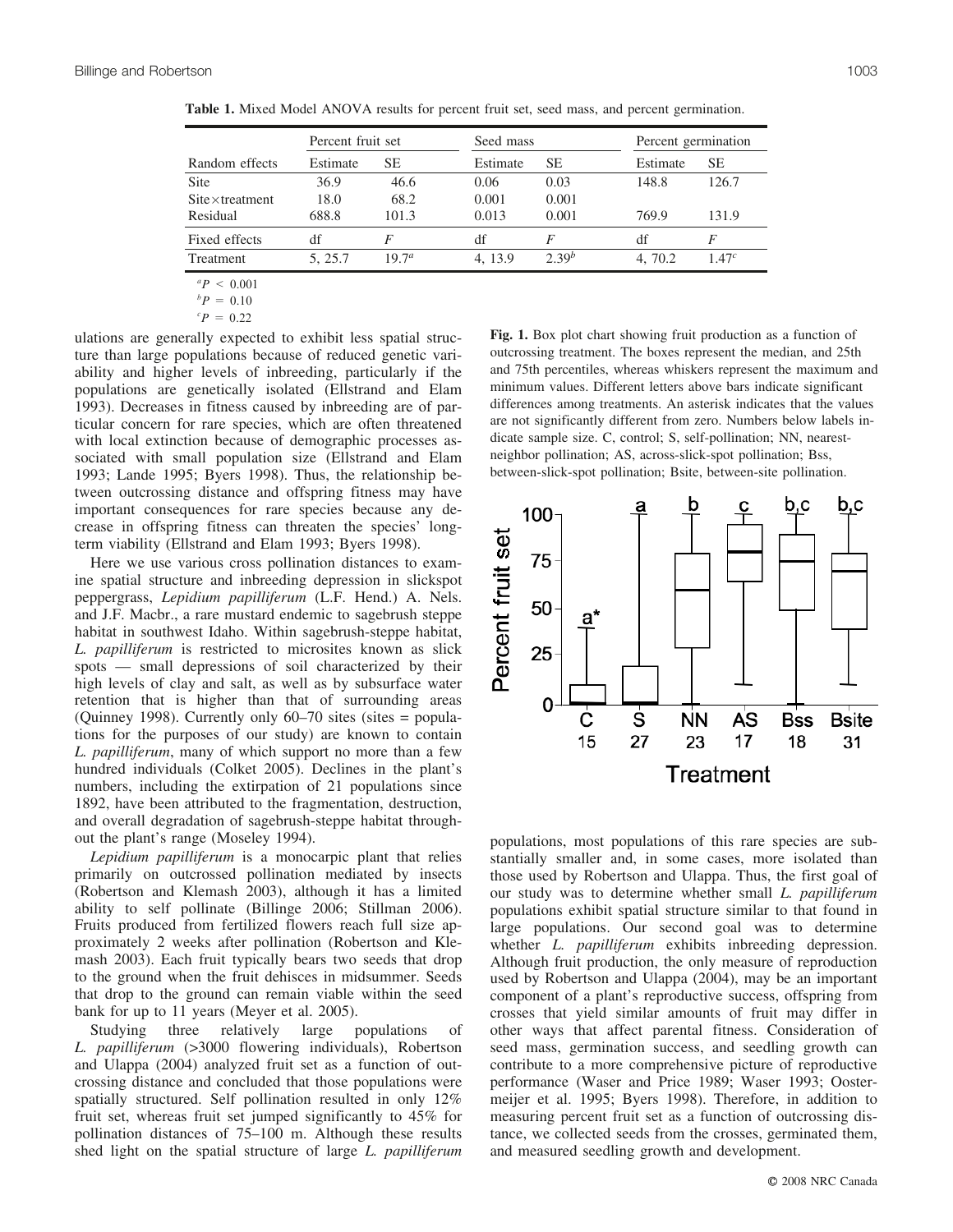## **Materials and methods**

## **Study sites**

We conducted our study in 2005 and 2006 using 11 *L. papilliferum* populations from across the plant's range. Ten of the populations supported <750 flowering individuals (mean = 204, range 16–746) and were considered small. The other population had 3602 flowering individuals and was considered large. Only one large population was included in the study because two previous studies had established that populations with over 3000 flowering plants were spatially structured (Robertson 2004; Robertson and Ulappa 2004). The large population was included for comparison with the previous studies, and as a control for year in our comparisons between large and small populations. Germination and growth studies were conducted in greenhouses at Boise State University.

#### **Spatial structure and inbreeding depression**

We conducted an experiment to determine whether small populations of *L. papilliferum* are structured in a manner similar to that reported for large populations. At each site we selected up to five slick spots containing *L. papilliferum* (smaller populations often had fewer than five slick spots). In each slick spot we selected up to six plants of similar size and showing unopened flower buds. To prevent pollination by insects we placed cylindrical insect-proof cages (constructed from 1 cm2 hardware cloth covered with fine 0.25 mm2 white mesh) over the plants before they flowered. This cage design does not restrict plant growth or fruit production in *L. papilliferum* (Robertson and Klemash 2003).

In slick spots where six plants were caged, we randomly assigned each plant either to the control (C, no manipulation) or to one of five hand-pollination treatments: selfing (S), nearest neighbor (NN, cross pollination with plant < 1 m away), across slick spot (AS, cross pollination with plant approximately 3 m away but within the same slick spot), between slick spot (Bss, cross pollination with a plant 20–50 m away), and between site (Bsite, cross pollination with a plant from another population 2.5–7 km away), with none of the treatments being repeated within a slick spot. For each hand pollination treatment we cut an inflorescence from the pollen donor. We then contacted the anthers of one donor flower to the stigma of one recipient flower on the treatment plant. Ten flowers on an inflorescence of the recipient plant were pollinated in this manner. We used each pollen donor flower only once to pollinate a treatment flower. We then tagged the inflorescence of the recipient plant with a string for identification later in the summer.

When fewer than six plants per slick spot were available, as was the case for some of the smaller populations, we assigned treatments in the following order of priority: S and Bsite, NN, AS, C, and Bss. Self and Bsite treatments were carried out at all sites to quantify selfing ability and to verify the plants' ability to produce successful offspring using pollen from distant populations. The intermediate distance treatments (NN, AS, and Bss) were added to each slick spot as plants were available to examine the spatial structure within populations.

Two weeks after hand pollination we counted the number of fruit produced on an inflorescence, and we measured the width of each fruit in situ using digital calipers. Previous work revealed that fruits less than 1.5 mm in width do not contain seeds (I.C. Robertson, unpublished data, 2005). Therefore, only fruits 1.5 mm or wider were scored as successful. In mid-July, when fruits were ready to dehisce, we collected seeds from the crosses and stored them in paper envelopes (one per plant) at room temperature. We weighed the seeds on a Cahn C-35 microbalance, and then assigned each seed a number unrelated to its treatment so that germination and growth measurements would not be subject to experimenter bias. We then stored the seeds at room temperature and without light for 3 months. To promote germination we scarified seeds by rubbing them gently between two sheets of 320 grit sandpaper. We then imbibed the seeds with deionized water for 24 h on filter paper in Petri dishes, and placed them in cold stratification at  $4 \degree C$  for 8 weeks with no light. Afterward, we planted the seeds 2–4 mm deep in peat-based soil (Sunshine Professional Growing Mix No. 3, Bellevue, Wash.) mixed with a micronutrient fertilizer (Whitney Farms Life Link Smart Start Transplanting Fertilizer [2–4-2], Scotts Miracle-Gro Co., Marysville, Ohio), and placed them in a greenhouse maintained at 21 °C during the day and 10 °C at night, with a 14 h daylight photoperiod. Following germination, we used digital calipers to record the length of a specific leaf from each seedling every three days for a total of 30 d. At each time interval we also recorded the total number of leaves on each plant.

#### **Statistical analyses**

We used SAS 9.1.3 (SAS Institute Inc. 2003) for all analyses. For each of the crosses performed we used linear mixed models to analyze percent fruit set, seed mass, and percent germination. These models accounted for the variation within sites, assuming that populations are statistically independent of each other. Owing to the limited availability of plants at some sites, and because some plants died during the course of the experiment, the data were not balanced with respect to treatments and sites. The fixed effect in all models was treatment (i.e., outcrossing distance). The random effects included site, slick spot nested within site, and (or) site  $\times$  treatment interaction, depending on the outcome; not all random effects could be fit to all outcomes as a result of treatment balance across sites, or because of a lack of variation caused by the effect. Therefore, we used Satterthwaite's adjustment to degrees of freedom for each of the analyses (Milliken and Johnson 1992). To assess the fit of the model, plots of the residuals were examined for normality and homogeneity of variance. Without an overall *F* test for the site  $\times$  treatment interactions, we examined whether treatments differed between the large site and the smaller sites by comparing estimated mean differences between the large site and the mean of the small sites. We estimated these differences as a specific linear contrast of the model coefficients, and tested it against null using an approximate *t* tests (SAS Institute Inc. 2003).

We fit a random coefficients model to leaf length and the total number of leaves produced by a plant, which effectively fits a trend to the plants' growth and accounts for repeated observations on each plant. Data for this analysis were natural-log transformed (0.5 was added to each meas-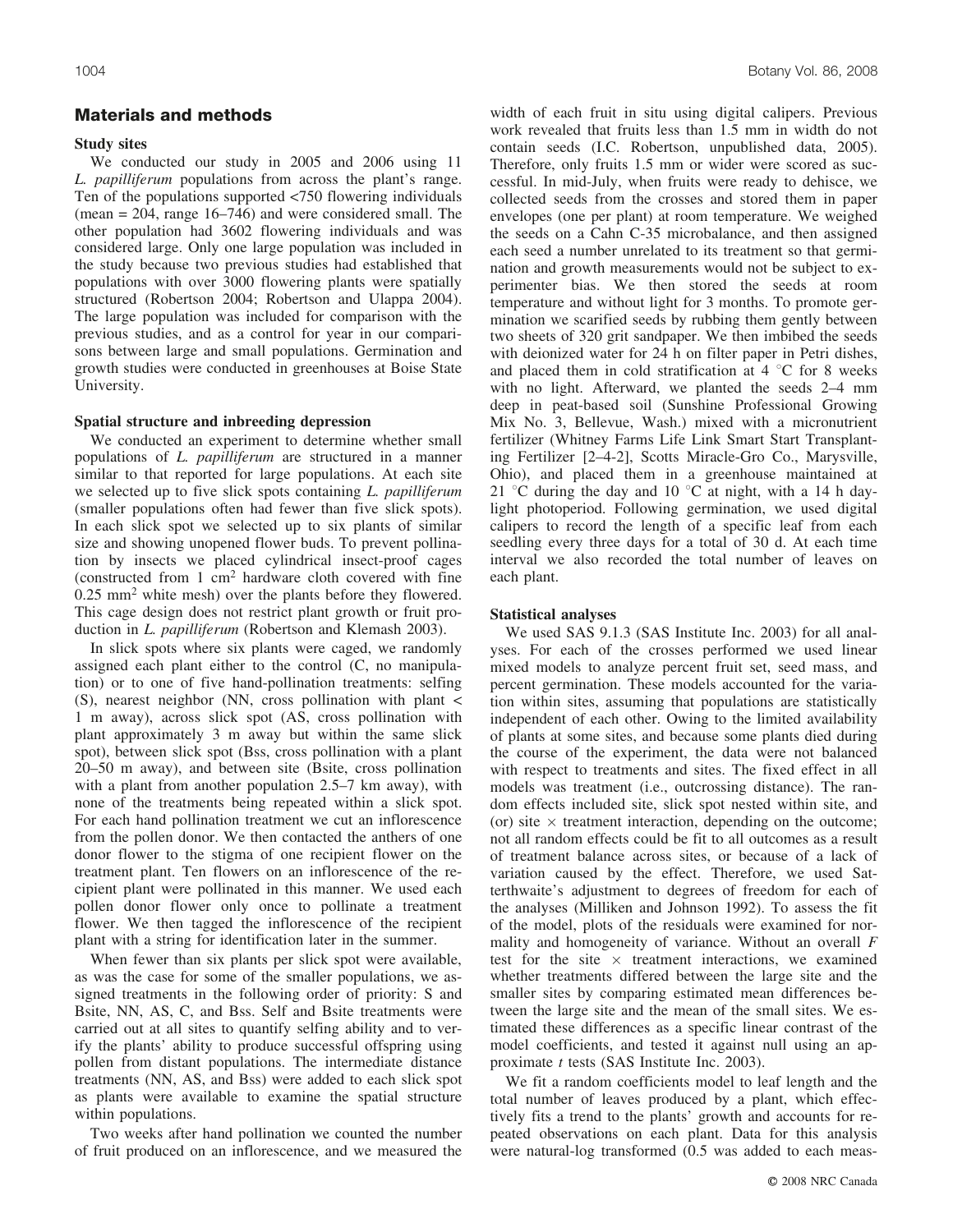| Treatment                | Estimate for large population | Estimate for combined small populations |
|--------------------------|-------------------------------|-----------------------------------------|
| Control $(C)$            | $5.9(-12.5, 24.2)$            | $9.0(-4.8, 22.9)$                       |
| Self $(S)$               | $13.1(-5.2, 31.5)$            | 19.3(8.9, 29.8)                         |
| Nearest neighbour (NN)   | 48.1 (16.5, 79.7)             | 54.5 (43.2, 65.9)                       |
| Across slick spot (AS)   | 72.7 (55.6, 89.8)             | 77.2 (63.8, 90.5)                       |
| Between slick spot (BSS) | 65.0(46.2, 83.7)              | 68.9 (56.2, 81.6)                       |
| Between site (Bsite)     | 55.0 (35.6, 74.3)             | 77.5 (62.3, 92.7)                       |

**Table 2.** Mixed model estimates of percent fruit set with respect to treatment for the large site and the average of the small sites.

**Note:** Values are means with 95% confidence limits in parentheses. No significant differences in estimates were found between the large site and small sites (all  $P > 0.30$ ).

ure to prevent errors when transforming values of zero). The fixed effects were study day and treatment (the interaction between them was assessed by AICc and subsequently dropped (Burnham and Anderson 2002)). Total leaf number was modeled by Poisson regression, accounting for repeated measures on individual plants. No additional covariance terms were included because of nonconvergence. Again the fixed effects were treatment and day. We assessed the fit of the model using residual plots for normality and homogeneity of variance.

## **Results**

Table 1 provides the mixed-model analysis of variance results for percent fruit set, seed mass, and percent germination. There were significant differences among treatments for percent fruit set only. Referring to Fig. 1, median percent fruit set increased with increasing distance between parents up to the across slick spot treatment, and declined slightly at distances greater than the across slick spot treatment. As expected, the control and selfing treatments were not different from each other, but were significantly lower than the other four treatments. The between slick-spot and between site treatments were not significantly different from each other, nor were they different from the across slick-spot or nearest neighbor treatment; however the latter two were significantly different from each other. Table 2 gives the model-estimated percent fruit set by treatment for the large site (KB) and the average of the small sites. Because none of the contrasts between large and small sites were statistically significant (all  $P > 0.30$ ), we did not further adjust the *P* values for multiple comparisons.

Although we found no statistically significant effect of treatment on seed mass or percent seed germination (Table 1), the pattern of percent germination with respect to treatment was similar to that found for percent fruit set (Fig. 2). No pattern was evident between seed mass and treatment. However, seed mass correlated positively with percent germination and offspring leaf length (Pearson correlation coefficients: percent germination, *r* = 0.38, *P* < 0.001; leaf length,  $r = 0.37$ ,  $P = 0.01$ ).

The analysis of variance results for the model of leaf length are shown in Table 3. Leaf length in developing seedlings was significantly different across treatments  $(F<sub>[4,734]</sub> =$ 15.6,  $P < 0.0001$ ) and over time  $(F_{[1,67.5]} = 219.0, P <$ 0.0001). As outcrossing distance between parents increased, mean leaf length in offspring increased (Fig. 3).

The total number of leaves on developing plants increased significantly over time (GEE score  $\chi^2$  = 75.51, df = 1, *P* < **Fig. 2.** Box plot chart showing percent germination as a function of treatment. The boxes represent the median, and 25th and 75th percentiles, whereas whiskers represent the maximum and minimum values. Different letters above bars indicate significant differences among treatments. Numbers below labels indicate sample size. See Fig. 1 caption for treatment acronyms.



0.0001). Although there was no significant effect of treatment on leaf number (GEE score  $\chi^2$  = 8.62, df = 4, P = 0.07), the general pattern for the effect of outcrossing distance on plant growth held to the extent that plants from the selfing cross had the fewest leaves, whereas plants from the between-site cross had the most leaves (Fig. 4).

### **Discussion**

Percent fruit set in *L. papilliferum* increased as a function of outcrossing distance up to the across slick spot treatment (i.e., 3 m outcrossing distance), and then declined slightly, but nonsignificantly, over larger distances. This pattern of percent fruit set as a function of outcrossing distance is similar to that reported by Robertson (2004) and Robertson and Ulappa (2004), although in those studies outcrossing distances between 1 and 75 m were not considered. The rapid increase in percent fruit set we found over relatively short outcrossing distances suggests either that genetic relatedness among individuals declines sharply as a function of distance, or that *L. papilliferum*, while intolerant of high levels of inbreeding (as experienced in selfing and nearest neighbor pollination treatments), is tolerant of low levels of inbreeding. Either way, because self-pollinated individuals had low reproductive output in all populations studied, our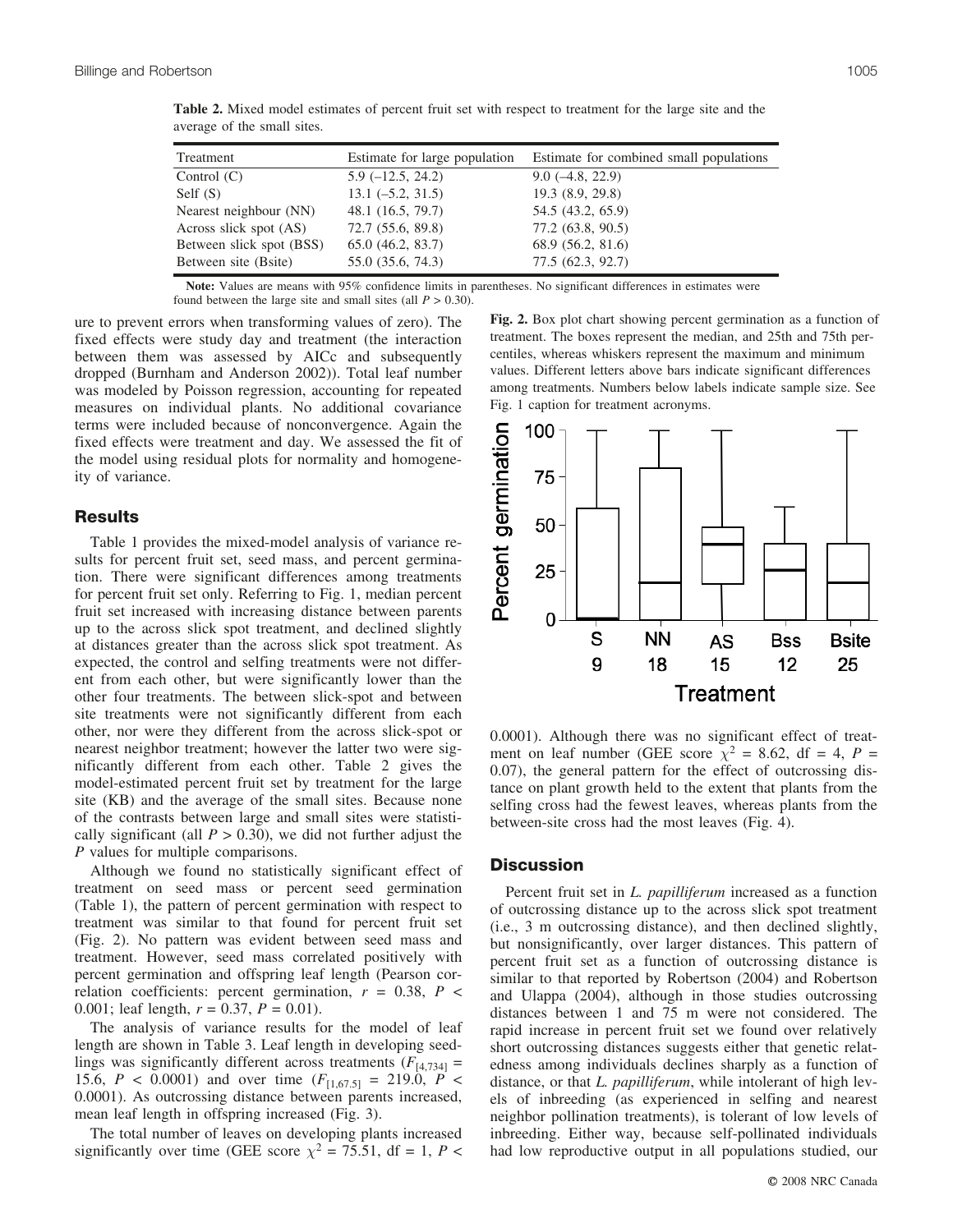| Random effects                                                                              | Estimate                   |               | SЕ                       |  |
|---------------------------------------------------------------------------------------------|----------------------------|---------------|--------------------------|--|
| <b>Site</b><br>Variance within plant, at a given day<br>Variance within plant, between days | 0.0834<br>0.0001<br>0.0004 |               | 0.05<br>0.0002<br>0.0002 |  |
| Residual                                                                                    | 0.0313                     |               | 0.002                    |  |
| Fixed effects                                                                               | df                         |               | P                        |  |
| Day<br>Treatment (outcrossing distance)                                                     | 1, 67.5<br>4.734           | 219.0<br>15.6 | < 0.0001<br>< 0.0001     |  |

**Table 3.** Analysis of variance results for models of leaf length.

**Fig. 3.** Least squares means estimates of offspring leaf length (±SE) as a function of treatment and time. See Fig. 1 caption for treatment acronyms.



**Fig. 4.** Estimates of leaf number (±SE) as a function of treatment and time. See Fig. 1 caption for treatment acronyms.



results confirm that *L. papilliferum* is primarily an outcrossing species. Moreover, our results, combined with those of earlier studies, demonstrate that both small and large *L. papilliferum* populations share similar spatial structure.

Although the dispersal capacity of pollen and seed has not been measured directly for *L. papilliferum*, our finding that populations are spatially structured within individual slick spots suggests that both pollen and seed dispersal are low for this species. Consistent with this hypothesis, *L. papilliferum* fruit and seed lack obvious mechanisms for long-distance dispersal (Moseley 1994), and observations of insect movement on *L. papilliferum* flowers reveal that pollinators often linger on individual plants or within clusters of plants within slick spots (I.C. Robertson, personal observation). Indeed, leptokurtic patterns of pollen movement are typical for insect pollinated plants (Levin and Kerster 1974; Godt and Hamrick 1993).

A population genetics study by Stillman (2006), which included all but one of the *L. papilliferum* populations used in our study, revealed that small populations have significantly less genetic diversity than large populations. This result is consistent with the expectation that small populations experience high levels of inbreeding and reduced genetic variability because of little or no outcrossing with other populations (Ellstrand and Elam 1993). If true for *L. papilliferum*, one might expect less spatial structure in small populations than in large populations. However, percent fruit set as a function of outcrossing distance did not differ significantly between the 10 small populations and one large population we examined; both categories of population showed clear evidence of spatial structure. Nevertheless, our findings and those of Stillman (2006) are not necessarily contradictory because it is unlikely that the genes represented in Stillman's allozyme analysis are the same ones that affect fruit set. Although small populations of *L. papilliferum* have less genetic variability than large populations, the consequences of lower genetic variability may not be currently reflected in percent fruit set.

One of the goals of our study was to assess whether *L. papilliferum* exhibits inbreeding depression. Ideally, for such an assessment, one would include measurements of offspring reproductive success (Waser 1993; Dudash and Fenster 2001). However, few studies of inbreeding depression manage to achieve this goal, and instead rely on surrogate measures of fitness. In our analyses, we considered seed mass, germination rate, and several growth metrics of offspring. Heavier seeds had increased germination success and resulted in larger offspring with longer leaves than offspring originating from lighter seeds. Because photo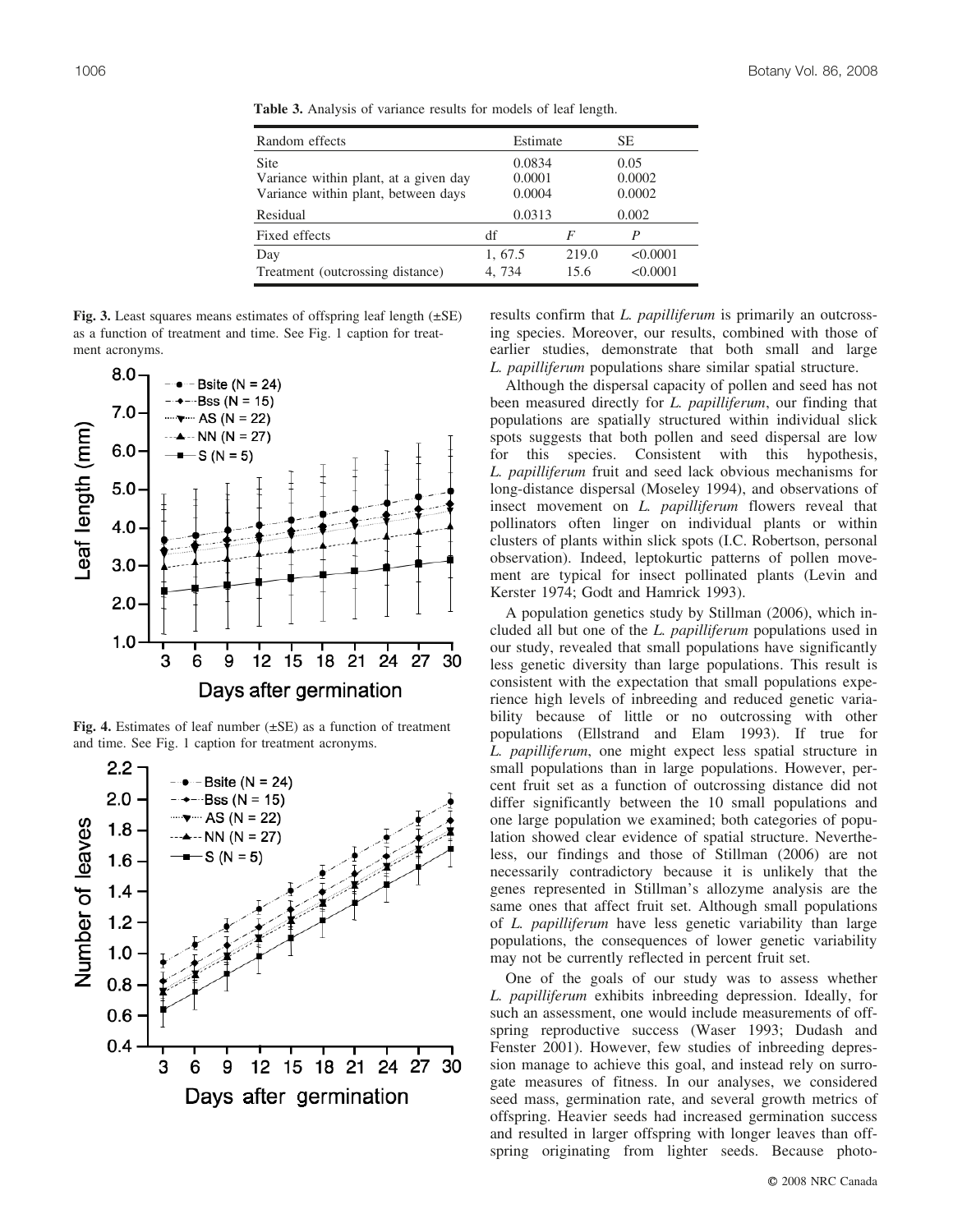synthetic capacity often affects fruit set (Niesenbaum 1993; Longer and Oosterhuis 1999; Stewart and Graves 2006), plants with larger and more numerous leaves may produce more offspring than smaller plants with fewer leaves. Indeed, larger *L. papilliferum* produce more fruit and seed than smaller individuals (Meyer et al. 2005). Thus, enhanced germination and growth resulting from longer outcrossing distances likely have important consequences for individual fitness.

Evidence for inbreeding depression in *L. papillferum* varied with life stage and growth parameters in developing offspring. Low percent fruit set in the self-pollinated and nearest-neighbor crosses may indicate the occurrence of inbreeding depression, or it may reflect partial self incompatibility that prevents fertilization between closely related individuals. However, increases in offspring leaf length as a function of outcrossing distance suggest inbreeding depression, as does the pattern between outcrossing distance and offspring leaf number, although in the latter case the result was not statistically significant  $(P = 0.07)$ . Neither seed mass nor mean percent seed germination differed significantly as a function of outcrossing distance. However, given the similarity in pattern between percent fruit set and percent germination with respect to outcrossing distance (Figs. 2 and 3, respectively), further investigation is needed to clarify whether inbreeding depression is expressed in germination rates.

Variability in expression of inbreeding depression among characteristics of offspring is not uncommon (Husband and Schemske 1996; Byers 1998; Dudash and Fenster 2001; Galloway et al. 2003). Galloway et al. (2003) found that although inbreeding depression in *Campanula americana* L. was not expressed in seed set or percent germination, it was expressed in offspring growth and flowering characteristics. Similarly, *Silene virginica* L. does not exhibit inbreeding depression for percent fruit set or percent seed set, but it does express inbreeding depression for traits that occur later in the life cycle such as leaf number, biomass, and flower production (Dudash and Fenster 2001). Thus, variation in response to inbreeding among individual characteristics highlights the importance of measuring as much of an individual's life cycle as possible when attempting to establish the occurrence of inbreeding depression (Byers 1998). Future studies on *L. papilliferum* would therefore benefit from consideration of how outcrossing distance effects the capacity of offspring to mature, flower, and produce viable fruit. This information, coupled with our knowledge of how inbreeding affects early growth and development in *L. papilliferum*, will provide a more complete picture of how population structure influences population processes in this rare species.

#### **Acknowledgements**

Financial support was provided by grants from the Idaho Bureau of Land Management, Idaho Army National Guard, and Boise State University. Laura Bond provided invaluable assistance with the statistical analyses. We thank Simon Billinge, Janet Keller, Amy Stillman, and Josh White for assistance in the field and laboratory, and Susan Meyer and Marcelo Serpe for help with seed germination protocols. Earlier drafts of the manuscript benefited from the comments of James Smith and Peter Koetsier.

#### **References**

- Billinge, S.A. 2006. Reproductive performance as a function of outcrossing distance in *Lepidium papilliferum* (Brassicaceae), a rare plant endemic to southwest Idaho. M.S. thesis, Boise State University, Boise, Idaho.
- Burnham, K.P., and Anderson, D.R. 2002. Model selection and multimodel inference: a practical information-theoretic approach. 2nd ed. Springer Science + Business Media, New York, N.Y.
- Byers, D.L. 1998. Effect of cross proximity on progeny fitness in a rare and a common species of *Eupatorium* (Asteraceae). Am. J. Bot. **85**: 644–653. doi:10.2307/2446533.
- Charlesworth, D., and Charlesworth, B. 1987. Inbreeding depression and its evolutionary consequences. Annu. Rev. Ecol. Syst. **18**: 237–268. doi:10.1146/annurev.es.18.110187.001321.
- Colket, B. 2005. 2004 habitat integrity and population monitoring of slickspot peppergrass (*Lepidium papilliferum*). Idaho Department of Fish and Game, Conservation Data Center, Boise, Idaho.
- Dudash, M.R., and Fenster, C.B. 2001. The role of breeding system and inbreeding depression in the maintenance of an outcrossing mating strategy in *Silene virginica* (Caryophyllaceae). Am. J. Bot. **88**: 1953–1959. doi:10.2307/3558422.
- Ellstrand, N.C., and Elam, D.R. 1993. Population genetic consequences of small population size: implications for plant conservation. Annu. Rev. Ecol. Syst. **24**: 217–242. doi:10.1146/ annurev.es.24.110193.001245.
- Galloway, L.F., Etterson, J.R., and Hamrick, J.L. 2003. Outcrossing rate and inbreeding depression in the herbaceous autotetraploid, *Campanula americana*. Heredity, **90**: 308–315. doi:10.1038/sj. hdy.6800242. PMID:12692584.
- Godt, M.J.W., and Hamrick, J.L. 1993. Patterns and levels of pollen-mediated gene flow in *Lathyrus latifolius*. Evolution, **47**: 98–110. doi:10.2307/2410121.
- Husband, B.C., and Schemske, D.W. 1996. Evolution of the magnitude and timing of inbreeding depression in plants. Evolution, **50**: 54–70. doi:10.2307/2410780.
- Lande, R. 1995. Mutation and conservation. Conserv. Biol. **9**: 782– 791. doi:10.1046/j.1523-1739.1995.09040782.x.
- Levin, D.A. 1984. Inbreeding depression and proximity-dependent crossing success in *Phlox drummondii*. Evolution, **38**: 116–127. doi:10.2307/2408551.
- Levin, D.A., and Kerster, H.W. 1974. Gene flow in seed plants. Evol. Biol. **7**: 139–220.
- Longer, D.E., and Oosterhuis, D.M. 1999. Cotton regrowth and recovery from early season leaf loss. Environ. Exp. Bot. **41**: 67–73. doi:10.1016/S0098-8472(98)00050-1.
- Meyer, S.E., Quinney, D., and Weaver, J. 2005. A life history study of the Snake River plains endemic *Lepidium papilliferum* (Brassicaceae). West. N. Am. Nat. **65**: 11–23.
- Milliken, G.A., and Johnson, D.E. 1992. Analysis of messy data. Vol. 1. Designed experiments. Chapman and Hall, New York, N.Y.
- Moseley, R.K. 1994. Report on the conservation status of *Lepidium papilliferum*. Idaho Department of Fish and Game, Conservation Data Center, Boise, Idaho.
- Niesenbaum, R.A. 1993. Light or pollen seasonal limitations on female reproductive success in the understory shrub *Lindera benzoin*. J. Ecol. **81**: 315–323. doi:10.2307/2261501.
- Oostermeijer, J.G.B., Altenburg, R.G.M., and den Nijs, H.C.M. 1995. Effects of outcrossing distance and selfing on fitness com-